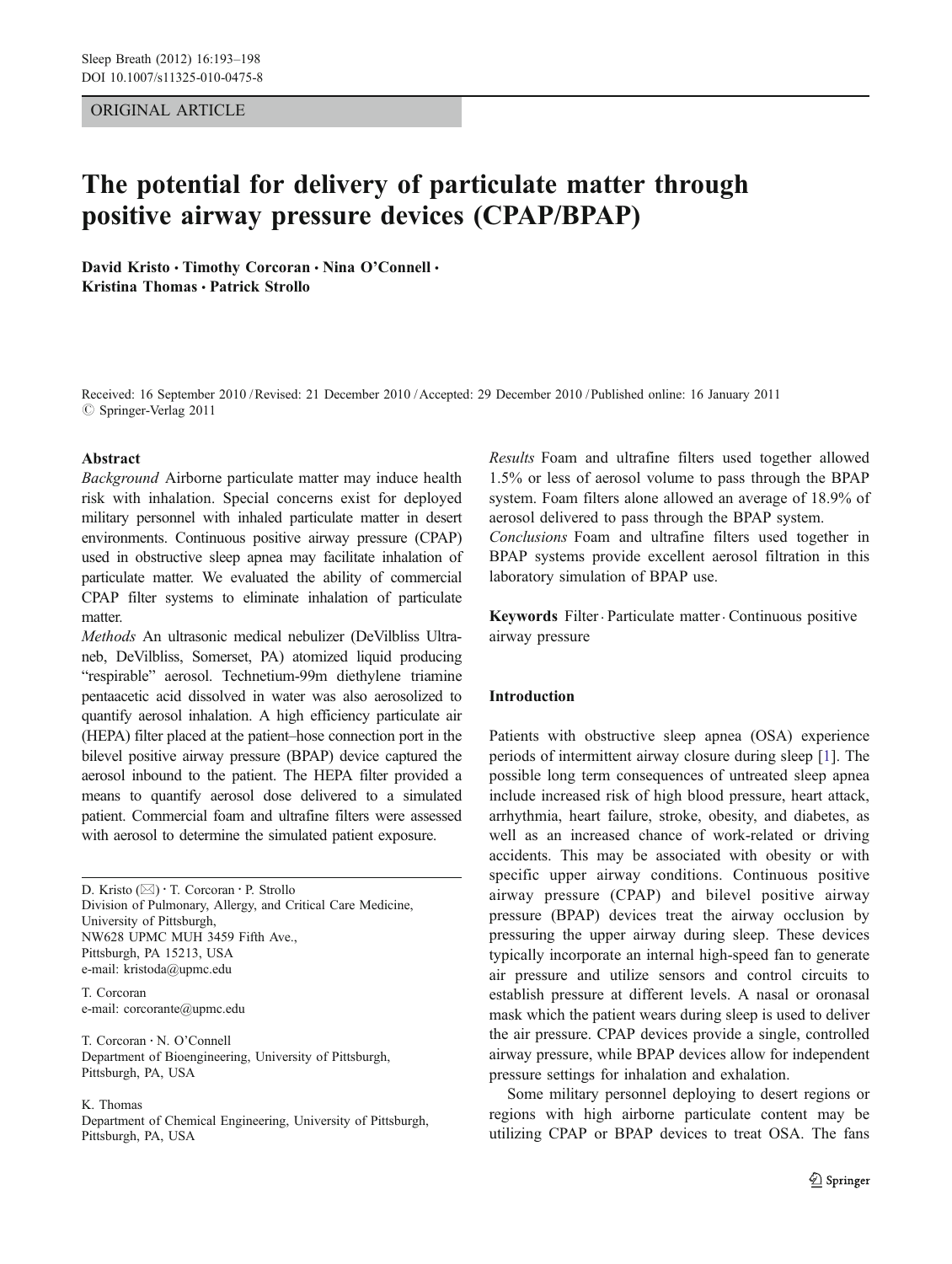within these devices draw in air from the outside environment in order to produce the required airway pressure. Particulate matter suspended in the air or present on surfaces near the air inlet of the devices could potentially be delivered through the device to the patient. This particulate matter could pose a health risk, depending on the physical and chemical properties of the material. Here we consider what is known about the hazards of inhaled particulate matter, the physical characteristics of particulate that would result in retention in the lungs, and the characteristics of the particulate found in the environments where military personnel may be deploying. We also consider the filtration available in CPAP/BPAP devices and report the results of experiments performed to determine the potential for particulate exposure through the use of these devices.

## The potential health effects of inhaled particulate matter

Exposure to inhaled particulate matter has been associated with pulmonary diseases such as occupational asthma, silicosis, pneumoconiosis, hypersensitivity pneumonitis, and occupational lung cancer [[2\]](#page-5-0). A variety of natural and man-made agents have been implicated, including coal dust, and silica. Typically, the mineral exposures resulting in disease occur in specific occupations where exposure to high amounts of particulate is a daily occurrence: mining, sand blasting, glass manufacturing, etc. Much lower amounts of airborne particulate matter, including the airborne particulate typical to air pollution, can affect patients with allergies or lung conditions such as asthma or chronic obstructive pulmonary disease [[3,](#page-5-0) [4](#page-5-0)]. Particulate matter has also been implied as a potential factor in the development of heart disease [[5\]](#page-5-0).

The size of the inhaled particulate is an important factor in determining its potential toxic effects. Most inhaled particles that are larger than about 10 μm or 0.010 mm in diameter will deposit in the nose, mouth, or upper airways prior to reaching the more vulnerable surfaces of the lung. Particles smaller than 10 μm begin to deposit into the lungs after inhalation. As particle size decreases, penetration increases with the highest propensity for deep lung deposition occurring in the range of  $1-5 \mu m$  with maximum alveolar deposition occurring at approximately 2.5 μm. As particles become smaller they tend to deposit more slowly and may ultimately be exhaled prior to depositing in the lungs. The deposition of particles  $0.1-1 \mu m$  is substantially decreased. As particles become smaller than 0.1 μm, they begin to be influenced by the motion of gas molecules in the lung and the propensity to deposit again increases [\[6](#page-5-0)]. Based on these distinctions, the levels of particulate concentration in the air are often described in terms of PM10 or PM2.5. Specifically, these describe the mass of

particles in sizes smaller than 10 or 2.5 μm found in a unit volume of air. Particles smaller than 0.1 μm are typically referred to as "ultrafines".

Measurements of PM2.5 and PM10 are often used to quantify particulate air pollution. For example, PM10 levels in Long Beach, CA were reported to be  $46.8 \mu g/m^3$  vs. 16.2 μg/m<sup>3</sup> in Birmingham, AL vs. 89.2 μg/m<sup>3</sup> measured in an urban region of China [[7,](#page-5-0) [8](#page-5-0)]. Increases in hospitalizations and all causes of mortality have been associated with increased levels of PM2.5 [\[4](#page-5-0), [9](#page-5-0)]. In dust prone areas, PM2.5 and PM10 provide a gauge of the natural airborne particulate. Average measurements of PM10 made at two different sites within the California desert were 46.1 and 31.0  $\mu$ g/m<sub>,</sub><sup>3</sup>respectively. Measurements of PM2.5 at the same two sites were 23.2 and 14  $\mu$ g/m<sup>3</sup> [[10\]](#page-5-0). The PM10 levels associated with small dust events measured in Iraq, Kuwait, and Saudi Arabia were in the range of 200– 1,000 μg/m<sup>3</sup> . Larger dust storms may produce levels in excess of 1,000 μg/ml [[11\]](#page-5-0). Measurements made in a Saharan dust storm were reported to be as high as  $2,800 \mu g/m<sup>3</sup>$ [\[12](#page-5-0)]. The test aerosol used simulates the respirable component of these environmental aerosols.

Surface contamination is an important factor when considering particulate exposure during CPAP/BPAP, since the air inlet for the devices will likely be in close proximity to the floor or other surfaces during use. Contaminants recovered from surfaces inside of military vehicles used in Iraq had a high percentage of recovered particle sizes smaller than 3  $\mu$ m (10–23%). Geochemistry studies demonstrated that this dust was mostly composed of silica [\[13](#page-5-0)].

Both airborne dust content and surface contamination are potential sources of particulate that could be inadvertently delivered to the lungs during the use of CPAP or BPAP. It is possible that increases in airway patency associated with CPAP/BPAP use might augment the delivery of particulate into the lungs. But these increases seem unlikely to represent significant changes in exposure, when compared to the amount of airborne particulate inhaled during normal breathing during the course of a day. More important to consider are the increases in particulate delivery that could be caused if the CPAP/BPAP devices were placed on a dust-covered surface where particulate levels may be substantially higher than airborne content.

## Aerosol studies

#### Methods: general

In the following set of experiments, we aimed to determine whether an aerosol generated in proximity to the inlet port of a standard BPAP device might penetrate through the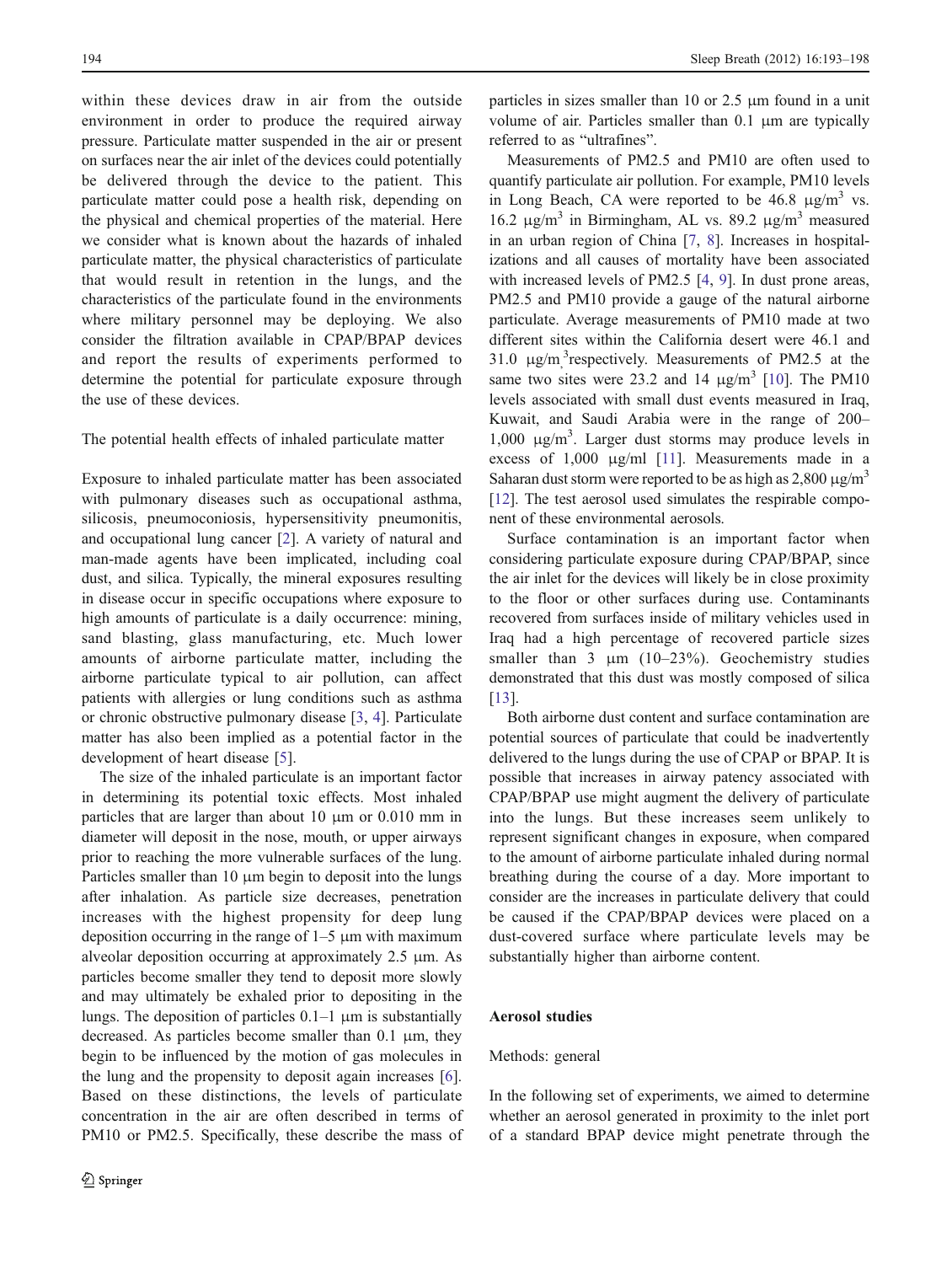<span id="page-2-0"></span>device and be delivered to the patient. The experimental apparatus utilized is shown in Fig. 1. An ultrasonic medical nebulizer (DeVilbiss UltraNeb, DeVilbiss, Somerset, PA) was used to atomize liquid and produce a "respirable" aerosol—one that would deposit substantially in the lungs if inhaled. A radioactive liquid, Technetium-99m diethylene triamine pentaacetic acid (DTPA) dissolved in water, was added to the nebulizer reservoir so that penetration of the aerosol could be quantified. An adapter was added to the back of the BPAP device so that inlet airflows passed through the aerosol-containing reservoir of the nebulizer prior to entering the device. Large lines (22 mm) were used so that the nebulizer caused relatively little resistance to the inlet flows. A high efficiency particulate air (HEPA) filter was placed at the patient–hose connection port on the BPAP device. This filter captured the aerosol penetrating through the BPAP device and allowed us to quantify the aerosol dose that would otherwise be delivered to the patient.

A Harvard lung breathing simulator was put into the circuit in place of a patient. The simulator provided a sinusoidal breathing pattern (rate=15 breaths per min, tidal volume=700 ml, inspiration to expiration ratio=50:50). A Whisper valve was placed in line between the Harvard lung and the BPAP hose along with a port for pressure measurement. The Whisper valve, which is used adjacent to the mask during normal BPAP use, vents excess air flows allowing the BPAP to maintain the set pressure at the mask. Pressures were measured using a DPI 705 pressure meter (GE Sensing–Druck, Billerica, MA).

During testing, the BPAP device was set to deliver CPAP at  $25 \text{ cm H}_2\text{O}$ . This high setting was selected to generate inlet flows that were as a high or higher than would be experienced during normal operation. During testing, the apparatus was operated until 5 ml of total liquid volume



Aerosol Testing Apparatus

Fig. 1 Aerosol testing apparatus

was nebulized (∼30 min). The humidifier was not used. The pressure generated by the BPAP device was monitored throughout testing. In general, pressure delivery was not affected by the testing equipment and the specified pressure was maintained throughout the experiments.

At the conclusion of testing, radioactivity was measured in the BPAP filters, the HEPA capture filter representing aerosol delivery to the patient, and all components of the delivery apparatus. Radioactivity not recovered from these components was assumed to have deposited within the BPAP machine itself (which was too large to be individually measured). Radioactivity was measured using a nuclear medicine dose calibrator (Capintec CRC-4, Ramsey, NJ). Measurements of radioactivity were corrected for decay time, and the total amount of radioactivity captured in the BPAP filters, the capture filter, and the BPAP device was summed. The percentage of this total is reported in each of those components. Three tests were performed with the BPAP device operated with both the ultrafine and foam filters in place. Two tests were performed with only the foam filters.

## Methods: device tested

Studies were performed using a Respironics Auto-BPAP™ 700 M (Respironics, Murrysville, PA). This device came standard with two filters which fit in combination over the inlet air port of the device. This port is located on the back on the device and is approximately 1-inch wide and 3/4-inch high. Filter 1 (the foam filter) was labeled as RP-M Series/ SleepEasy Pollen Filter. These filters were gray in color and composed of foam approximately 3/8-inch thick. Filter 2 (the ultrafine filter) was labeled RP-M Series/SleepEasy Ultrafine Filter. These filters were thinner and white in color. They were backed with a clear plastic mesh. The manufacturer provided specifications for filter 2 that identified its base material as Technostat  $250$  g/m<sup>3</sup> with an OS100 plastic mesh. Technostat is a brand name associated with the Hollingsworth–Vose Company (Walpole, MA). This particular filter material uses a net charge built into the material itself that increases its filtering efficiency.

## Test aerosol

Technetium-labeled diethylene triamine pentaacetic acid (Tc-DTPA) was added to the nebulizer prior to operation. This radioactive small molecule was used to facilitate tracking of the aerosol. Doses of 1.5–4.6 mCi were used during testing. Total volumes added to the nebulizer were approximately 5 ml.

The UltraNeb nebulizer produces a liquid aerosol using an ultrasonic method. This process does not produce any net flow of air or aerosol, so the nebulizer did not force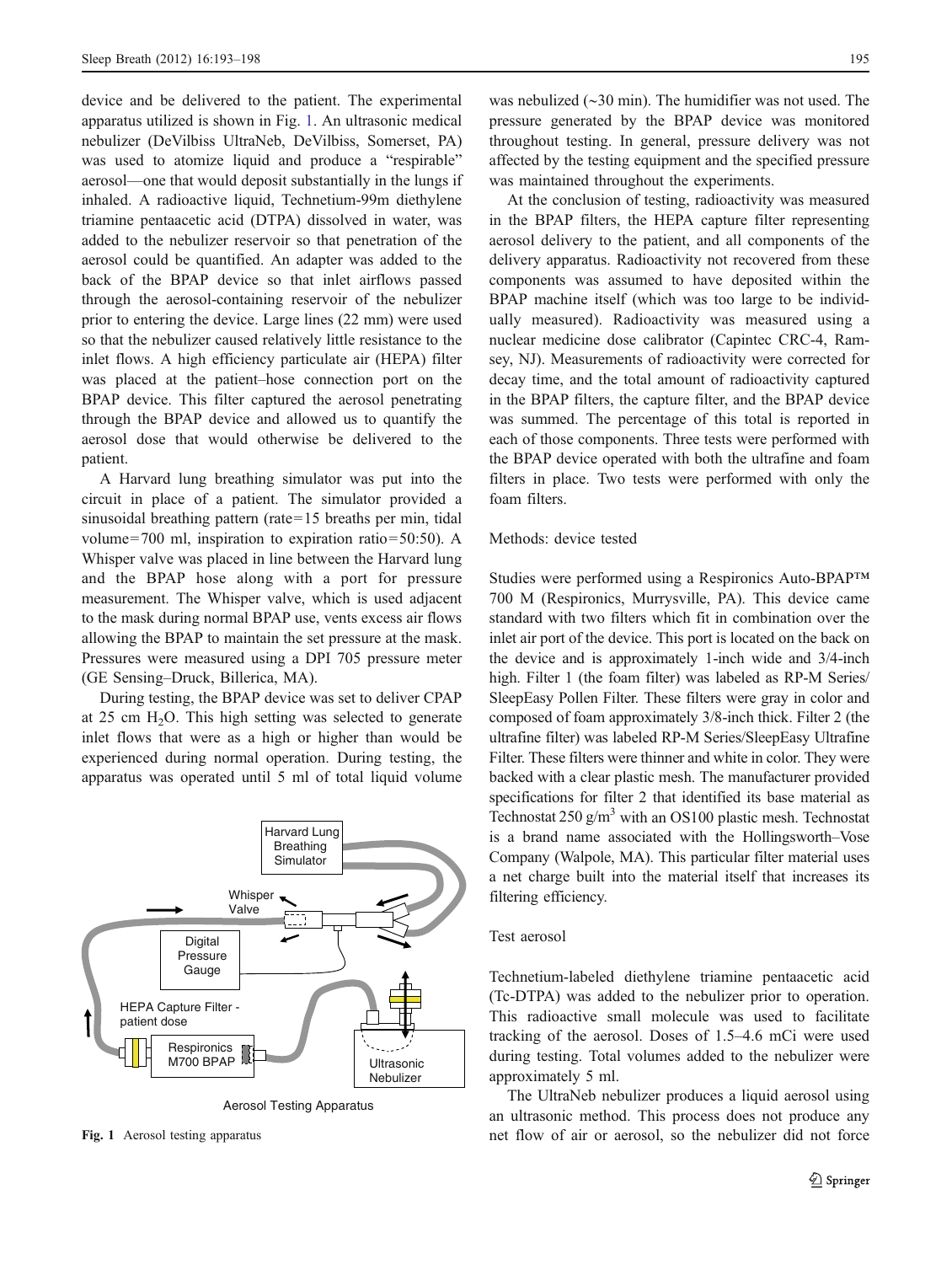aerosol into the BPAP device. The aerosol size produced by this nebulizer can be controlled. We selected an aerosol size that would be associated with a high level of penetration into, and retention in the lungs since this would simulate a case with high potential toxicity. Aerosol size measurements were made using a Malvern Mastersizer S Laser Diffraction instrument (Malvern Instruments, Westborough, MA). A histogram depicting the aerosol size distribution is included as Fig. 2a. The data presented are based on the average of 20 individual measurements. This figure shows the portion of aerosol volume contained within the different aerosol size ranges listed on the horizontal axis. One-half micron wide size ranges were used from  $1-10 \mu m$ . The final four bars depict the volume in large droplet populations (9.5–10, 10–12, 12–15, and 15–25  $\mu$ m). The median size of the aerosol was 4.7 μm. In Fig. 2b, a standard model [\[14](#page-5-0)] is applied to predict what portion of the total test aerosol volume would deposit within different portions of the lung if it were inhaled.

Approximately 41% of the test aerosol would deposit in the lungs if inhaled with 28% depositing within the deep lung (alveoli).

## Results

Table [1](#page-4-0) includes the results of testing. The percentages of aerosol volume deposited in the ultrafine and foam BPAP filters, the BPAP machine itself, and the HEPA filter representing patient dose are reported.

When the ultrafine filter is in place, it captures the vast majority of the aerosol entering the inlet port of the BPAP device. For runs 1 and 3 this was more than 95% of the total aerosol volume. The percentage of activity captured by the ultrafine filter was lower in run 2. The aerosol dose penetrating to the capture filter was still not increased; however, leading us to believe that the aerosol in run 2 may have dripped onto the case of the BPAP after capture in the ultrafine filter. In all cases where the ultrafine filter was in place, 1.5% or less of the aerosol volume entering the BPAP device was delivered through to the HEPA capture filter representing the patient.

In the cases where the ultrafine filter was removed and only the foam filter was left in place, a large dose of aerosol did penetrate through the BPAP machine and reach the capture filter representing the patient. A large portion of the dose penetrating these filters deposited within the BPAP device itself, but on average 18.9% of the aerosol volume reached the patient.

## Conclusions

Some conclusions can be drawn about the importance of having a fine particle filter in place during the use of CPAP or BPAP in a potentially dusty environment. For the BPAP device tested, the use of the manufacturer supplied "ultrafine" filter increased aerosol capture substantially. With only a foam filter in place, nearly 20% of the aerosol pulled into the device along with inlet air flows was delivered to the patient. With the ultrafine filter in place this total decreased to just over 1%.

The test aerosol used for these studies had a median diameter of 4.7 μm, and based on deposition models, we estimate that 28% of the total volume delivered would reach and deposit in the deep lung. High percentage levels of particles in similar size ranges have been found in samples from vehicle interiors in Iraq [[13\]](#page-5-0). Since aerosol size is the dominant characteristic affecting aerosol penetration into the lungs, the test aerosol should provide a fairly accurate characterization of the behavior of these small dust particles. Our study does not accurately characterize the potential for delivery of dust particles smaller than  $1 \mu m$ , nor are we aware of any studies estimating their prevalence in a dusty or desert environment. Particles significantly larger than the test aerosol are likely to deposit in the mouth, throat, and nose and present less of a hazard.

The quality of the fine particle filters included with the CPAP/BPAP machines could vary by manufacturer. We are

bution histograms. The portion of aerosol volume in different aerosol size ranges is shown in panel A. Panel B estimates the portion of the test aerosol that would deposit in various regions of the lung if inhaled

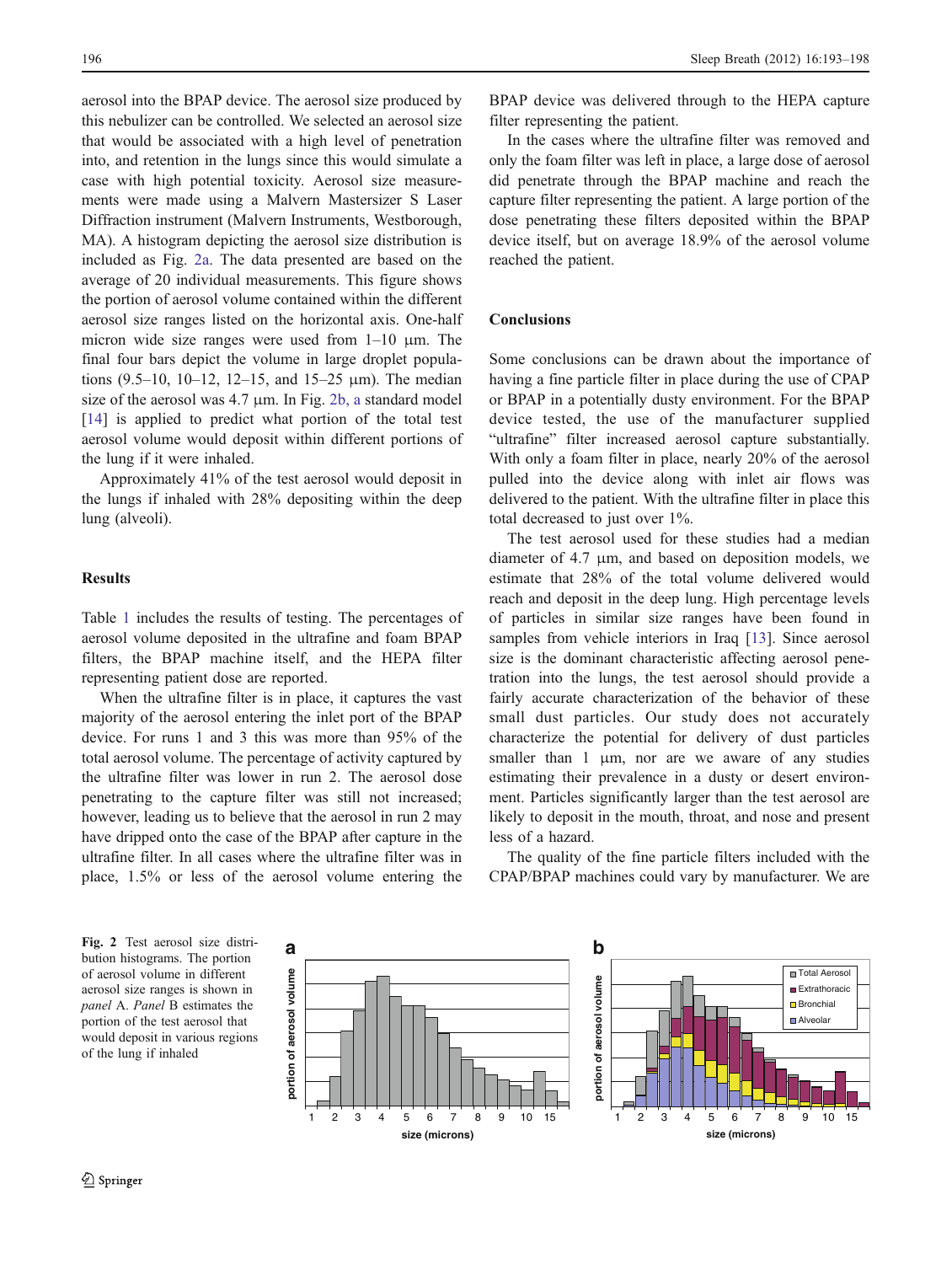| Percentage of aerosol  | Ultrafine filter in place |       |       |      | Foam filter only |       |      |
|------------------------|---------------------------|-------|-------|------|------------------|-------|------|
|                        | Run 1                     | Run 2 | Run 3 | Ave  | Run 1            | Run 2 | Ave  |
| Ultrafine filter       | 95.0                      | 59.3  | 99.3  | 84.5 | -                | -     |      |
| Foam                   | 3.8                       | 3.6   | 0.3   | 2.6  | 37.1             | 43.6  | 40.4 |
| BiPAP internal         |                           | 36.7  |       | 12.2 | 41.2             | 40.4  | 40.8 |
| Capture HEPA (patient) | 1.3                       | 1.5   | 0.4   | 1.1  | 21.7             | 16.0  | 18.9 |

<span id="page-4-0"></span>Table 1 Percentage of aerosol volume entering the BPAP that was captured within the BPAP filters, deposited within the BPAP, or delivered to the patient. The BPAP device was tested with and without the ultrafine filter in place

Ave average, BiPAP bilevel positive airway pressure, HEPA high efficiency particulate air

not aware of a specific FDA standard for filtration that applies to these devices. The standards for the materials used to produce the fine particle filters might be useful in evaluating their capture ability but the exact standards utilized may vary. In the case of the M700 device, the specification for ultrafine filter material reported 98.75% capture efficiency based on British Standard 4400. This standard utilizes a very fine sodium chloride test aerosol  $(0.65 \mu m)$  [[15](#page-5-0)], and does appear to predict the favorable performance of the filters in our studies.

It is possible that some patients with specific allergies, known airway hyper-reactivity or other conditions such as immunosuppression might be vulnerable to even the small percentage of particular delivered through the ultrafine filter. An alternative for these subjects might include the use of a HEPA filter in line with the patient mask. This filter could be positioned at the outlet of the BPAP device and connected to the patient's hose, in a manner similar to the HEPA capture filter in the test apparatus (Fig. [1\)](#page-2-0). The Department of Energy standard for HEPA is well defined: 99.97% capture rate for particles larger than 0.3 μm. HEPA filters designed for mechanical ventilation (such as the Gibeck HEPA Lite, Hudson-RCI, Research Triangle, NC or the Pall 6004605, Pall Corporation, East Hills, NY) would be good candidates. These filters are also likely to be usable without adapters. Further testing is required to determine if these filters might affect the performance of a CPAP or BPAP device over long periods of operation. In the short period of operation associated with our studies, delivery pressures were maintained and no problems were encountered when the filters were added in line.

A potential limitation of our studies is the use of high pressure settings that specifically require high rates of air flow through the BPAP device. This was chosen as our best estimate of the worst case scenario under the assumption that high input air flow rates would maximize the potential for aerosol to be suctioned into the BPAP device and delivered to the patient. Maximal CPAP pressures used were intended to simulate the largest possible particle deliveries at CPAP levels beyond those typically used in clinical practice. However, there is a small possibility that the high flow rates required to sustain these pressures may have increased the capture ability of the filters on the BPAP device. Aerosols moving at high rates of speed have high inertial potential for collision and deposition, and high speed inlet flows may increase deposition on the external surface of the filter. Further testing at lower airway pressures would be useful to confirm similar filter capture rates. The effect of humidification was also not considered during testing.

Though our aerosol experiment does provide a good means of measuring filter capture efficiency, it does not provide an exact simulation of the actual quantity of surface/airborne dust content that might be found in any given environment. On site simulation would provide a final assessment of the potential for particulate delivery, and may prove more realistic than simulating dust dispersion in the lab. An apparatus similar in Fig. [1](#page-2-0) could be designed for field use. The local surface and airborne content would take the place of the medical nebulizer, and the dose delivered and captured by the various filters could be assessed based on a change in (dry) filter mass. Increased periods of operation would increase the chances of a robust result.

In conclusion, the combined use of foam and ultrafine filters eliminated nearly all aerosol inhalation and clearly exposes the patient to far less aerosol inhalation than by normal unprotected respiration in a dusty environment. Dust particles smaller than 1 μm were not assessed in this study but overall CPAP use appears to be safe and may provide added protection from inhaled ambient aerosols.

Acknowledgement This research was supported financially by United States Air Force School of Aerospace Medicine (USAFSAM).

## References

1. National heart, lung, and blood institute. Who is at risk for sleep apnea? September 16, 2010 [http://www.nhlbi.nih.gov/health/dci/](http://www.nhlbi.nih.gov/health/dci/Diseases/SleepApnea/SleepApnea_WhoIsAtRisk.html) [Diseases/SleepApnea/SleepApnea\\_WhoIsAtRisk.html](http://www.nhlbi.nih.gov/health/dci/Diseases/SleepApnea/SleepApnea_WhoIsAtRisk.html). accessed.